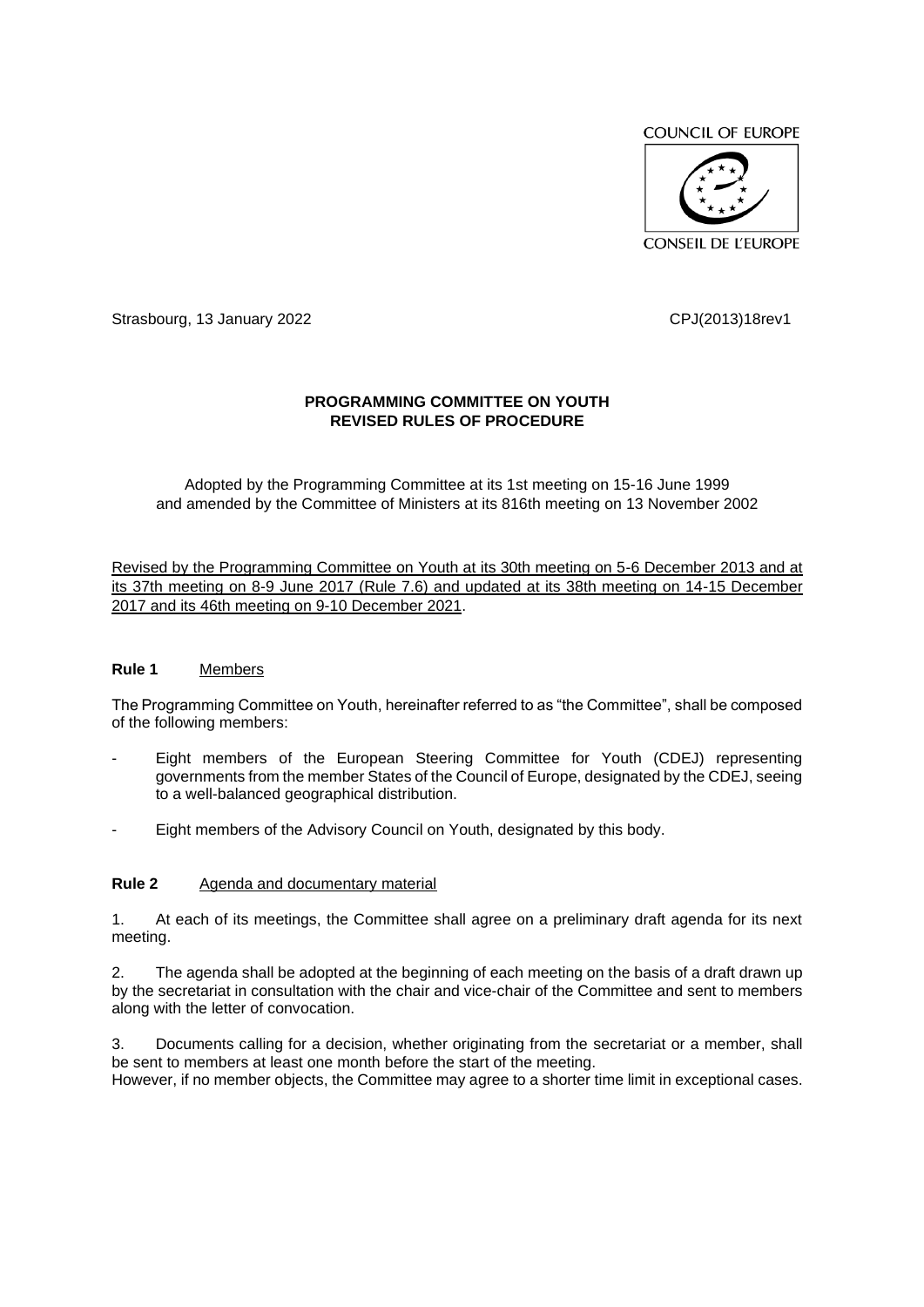### **Rule 3** Meetings

1. As a rule, the Committee shall meet twice a year.

2. Committee meetings shall be convened by the secretariat with the approval of the chair and the vice-chair. They shall be held at one of the two European Youth Centres of the Council of Europe, but the Committee of Ministers may authorise other venues.

- 3. At each meeting, the Committee shall confirm the date of its next meeting.
- 4. Unless otherwise decided by the Committee, meetings shall not be public.

### **Rule 4** Adjournment of meetings

Provided a meeting of the Committee has been convened in accordance with Rule 3, any request for an adjournment must be submitted at least fifteen days before the date scheduled for the start of the meeting. The decision to adjourn a meeting shall be regarded as taken if a majority of the members notify the secretariat of their agreement at least seven days before the date initially set.

## **Rule 5** Chair

1. The Committee shall elect, for a period of two years, its chair and vice-chair from among its members. The chair and the vice-chair shall not be elected simultaneously from among the governmental representatives and from among the non-governmental representatives. Each of these two functions shall be exercised alternately by a governmental representative and a non-governmental representative during half of the two-year period.

2. Election of the chair and vice-chair shall, for the first ballot, require the majority of the members entitled to vote and, for the second ballot, the simple majority of the votes cast. The votes shall be held by a show of hands, unless a member of the Committee requests a secret ballot.

3. The term of office of the chair and vice-chair shall be two years. It may not be renewed.

4. Subject to Rule 7, the chair and vice-chair shall retain the right to speak and vote as members of the Committee.

5. When the chair is absent or prevented from attending, he/she shall be replaced by the vice-chair. Should the chair or the vice-chair resign or cease to be a member of the Committee, the Committee shall elect a replacement to complete his/her predecessor's term of office, in accordance with Rule 5.1.

## **Rule 6** Quorum

There shall be a quorum if a majority of the members are present.

## **Rule 7** Voting

1. Unless otherwise provided by the present rules, decisions of the Committee shall require a two-thirds majority of the members casting a vote and a majority of the members entitled to sit on the Committee.

2. However, a member of the Committee, representing an organisation making a request for support from the EYC or for funding from the EYF or which is subjected to a proposal for a sanction under Article 32 of the Revised Operational Regulations of the European Youth Foundation, shall not take part in the decision concerning that request and shall not be counted for the purposes of establishing the requisite majority.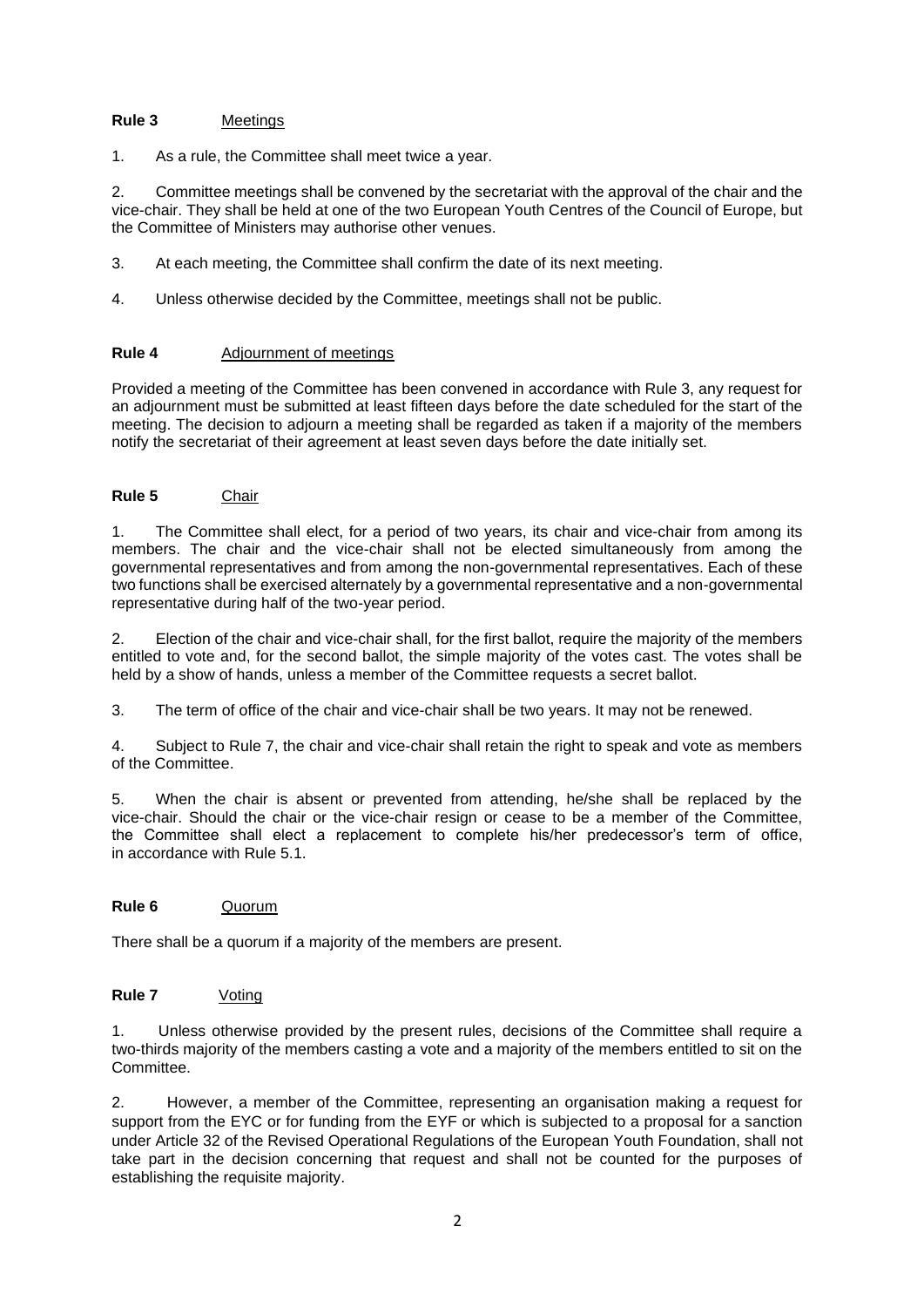Moreover, a member of the Committee representing a member State in which is situated a local, regional or national organisation making a request for support from the EYC or for funding from the EYF or which is subjected to a proposal for a sanction under Article 32 of the Revised Operational Regulations of the European Youth Foundation, shall not take part in the decision concerning that request and shall not be counted for the purposes of establishing the requisite majority.

3. Procedural matters shall be settled by a majority of the votes cast.

4. The matter of whether a question is to be regarded as one of procedure shall be decided by a two-thirds majority of the votes cast.

5. Abstentions shall not be counted as votes cast.

6. All members of the Committee have the obligation to inform the secretariat about any link they have with youth structures that could create a conflict of interest.

### **Rule 8** Reconsideration of a question

Subject to Rule 7, paragraph 2, once the Committee has taken a decision, it may only be reconsidered on the basis of a decision taken by a two-thirds majority of the members casting a vote and a majority of the members entitled to sit on the Committee.

### **Rule 9** Admittance of non-members

The Committee may decide to admit, on an advisory basis, anyone whose presence might be useful when a specific question is examined.

#### **Rule 10** Annual reports

At least once a year the Committee shall draw up a report to the Committee of Ministers on the youth activities of the Council of Europe and send it to the CDEJ and the Advisory Council for information.

#### **Rule 11** Meeting reports

A draft report shall be drawn up by the secretariat at the end of each meeting and be submitted to the members of the Committee for approval, with the agreement of the chair and the vice-chair.

#### **Rule 12** Official languages

The two official languages of the Committee shall be English and French. Any member may speak in another language. In this case he/she should make the necessary arrangements for interpretation in the two official languages.

### **Rule 13** Communications to the press

After having consulted the vice-chair and the secretariat, the chair may, in the name of the Committee, make communications to the press on the work of the Committee.